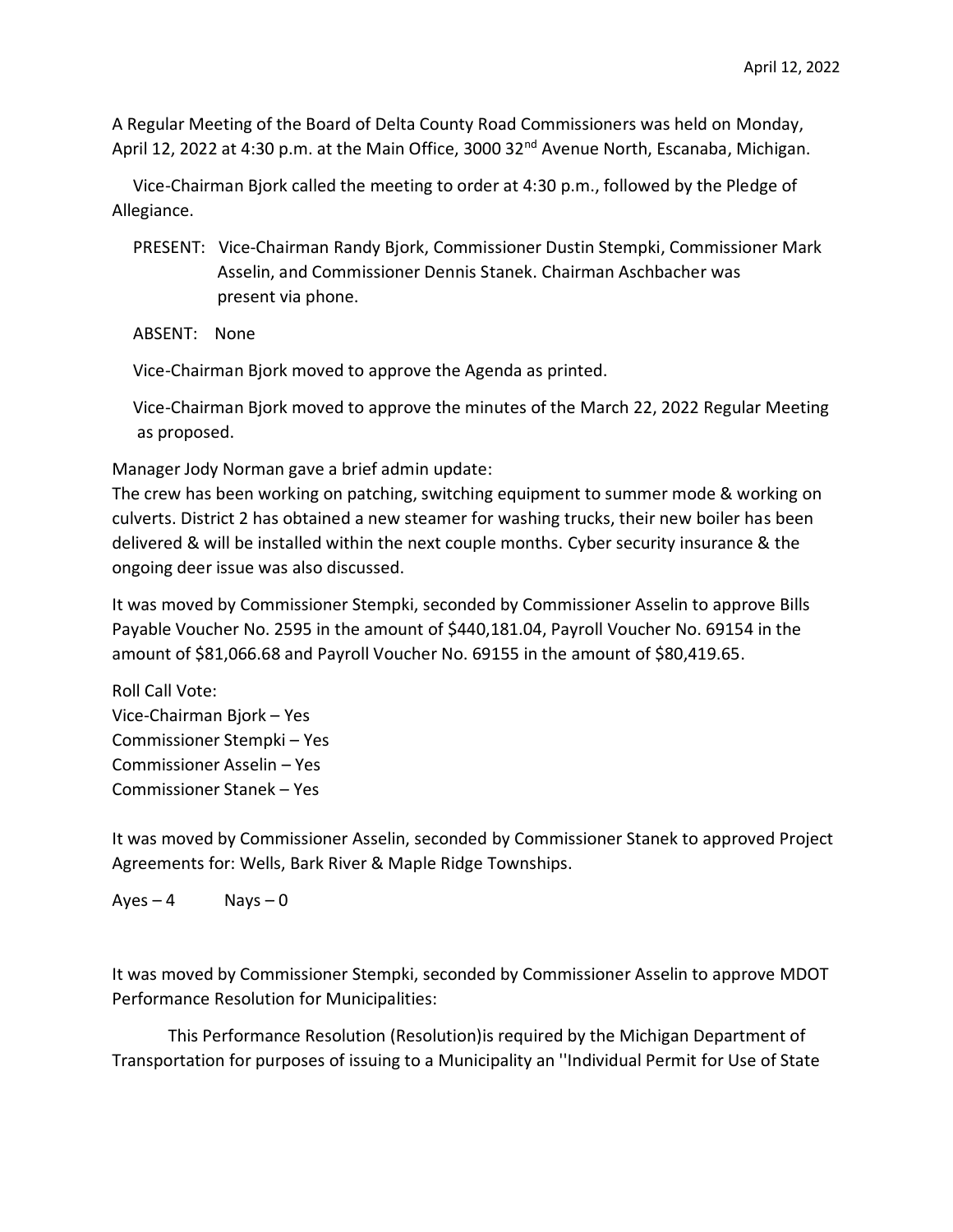Highway Right of Way'', and/or an ''Annual Application and Permit for Miscellaneous Operations within State Highway Right of Way''.

RESOLVED WHEREAS, the **Delta County Road Commission** herein after referred to as the ''MUNICIPALITY,'' periodically applies to the Michigan Department of Transportation, hereinafter referred to as the "DEPARTMENT," for permits, referred to as ''PERMIT,'' to construct, operate, use and/or maintain utilities or other facilities, or to conduct other activities, on, over, and under State Highway Right of Way at various locations within and adjacent to its corporate limits;

NOW THEREFORE, in consideration of the DEPARTMENT granting such PERMIT, the MUNICIPALITY agrees that:

- 1. Each party to this Resolution shall remain responsible for any claims arising out of their own acts and/or omissions during the performance of this Resolution, as provided by law. This Resolution is not intended to increase either party's liability for, or immunity from, tort claims, nor shall it be interpreted, as giving either party hereto a right of indemnification, either by Agreement or at law, for claims arising out of the performance of this Agreement.
- 2. If any of the work performed for the MUNICIPALITY is performed by a contractor, the MUNICIPALITY shall require its contractor to hold harmless, indemnify and defend in litigation, the State of Michigan, the DEPARTMENT and their agents and employee's, against any claims for damages to public or private property and for injuries to person arising out of the performance of the work, except for claims that result from the sole negligence or willful acts of the DEPARTMENT, until the contractor achieves final acceptance of the MUNICIPALITY Failure of the MUNICIPALITY to require its contractor to indemnify the DEPARTMENT, as set forth above, shall be considered a breach of its duties to the DEPARTMENT.
- 3. Any work performed for the MUNICIPALITY by a contractor or subcontractor will be solely as a contractor for the MUNICIPALITY and not as a contractor or agent of the DEPARTMENT. The DEPARTMENT shall not be subject to any obligations or liabilities by vendors and contractors of the MUNICIPALITY, or their subcontractors or any other person not a party to the PERMIT without the DEPARTMENT'S specific prior written consent and notwithstanding the issuance of the PERMIT. Any claims by any contractor or subcontractor will be the sole responsibility of the MUNICIPALITY.
- 4. The MUNICIPALITY shall take no unlawful action or conduct, which arises either directly or indirectly out of its obligations, responsibilities, and duties under the PERMIT which results in claims being asserted against or judgment being imposed against the State of Michigan, the Michigan Transportation Commission, the DEPARTMENT, and all officers, agents and employees thereof and those contracting governmental bodies performing permit activities for the DEPARTMENT and all officers, agents, and employees thereof, pursuant to a maintenance contract. In the event that the same occurs, for the purposes of the PERMIT, it will be considered as a breach of the PERMIT thereby giving the State of Michigan, the DEPARTMENT, and/or the Michigan Transportation Commission a right